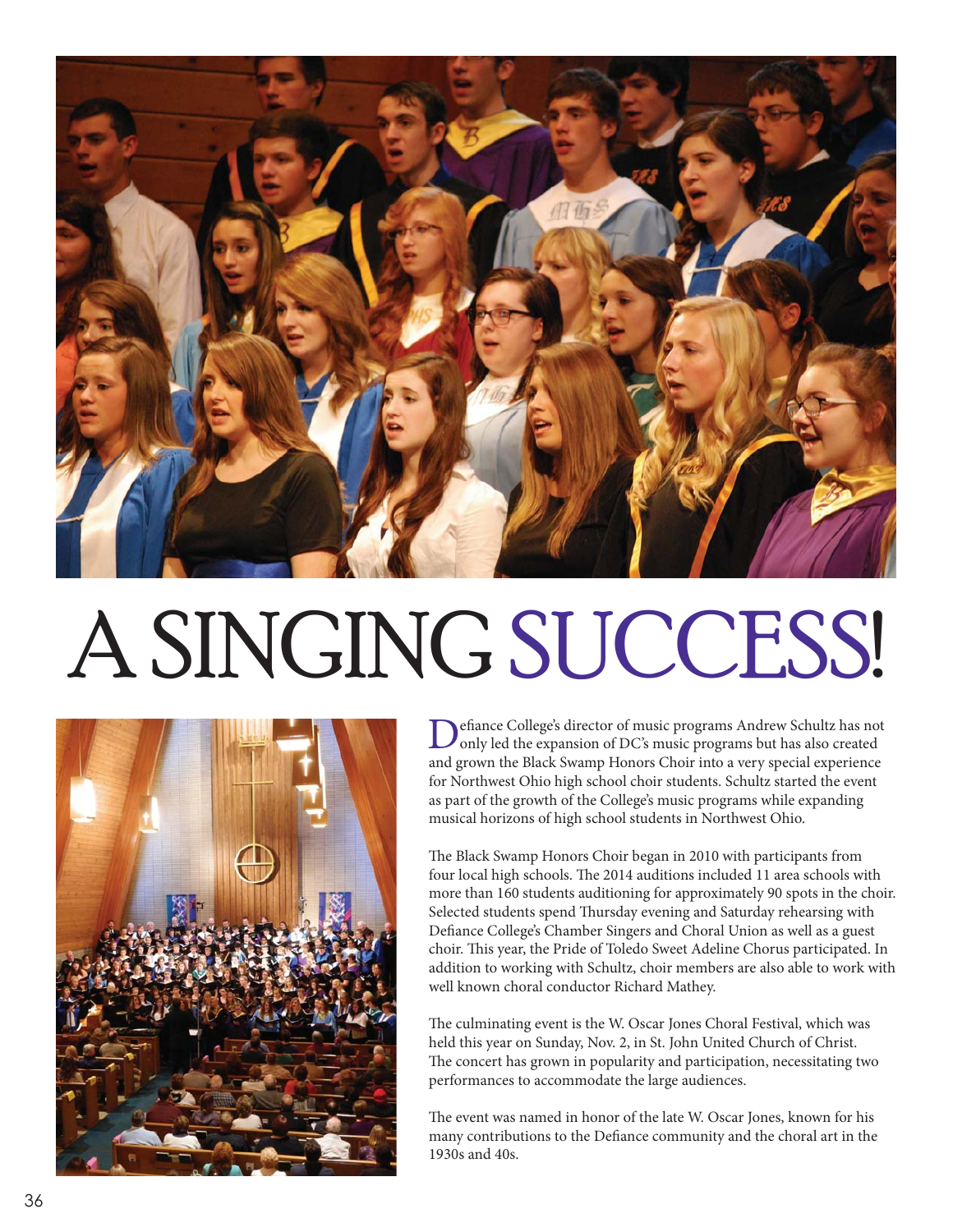

For the second straight year, Defiance College has won the Heartland Collegiate Athletic Conference Regular Season Volleyball Championship. For more information go to www.DefianceAthletics.com.